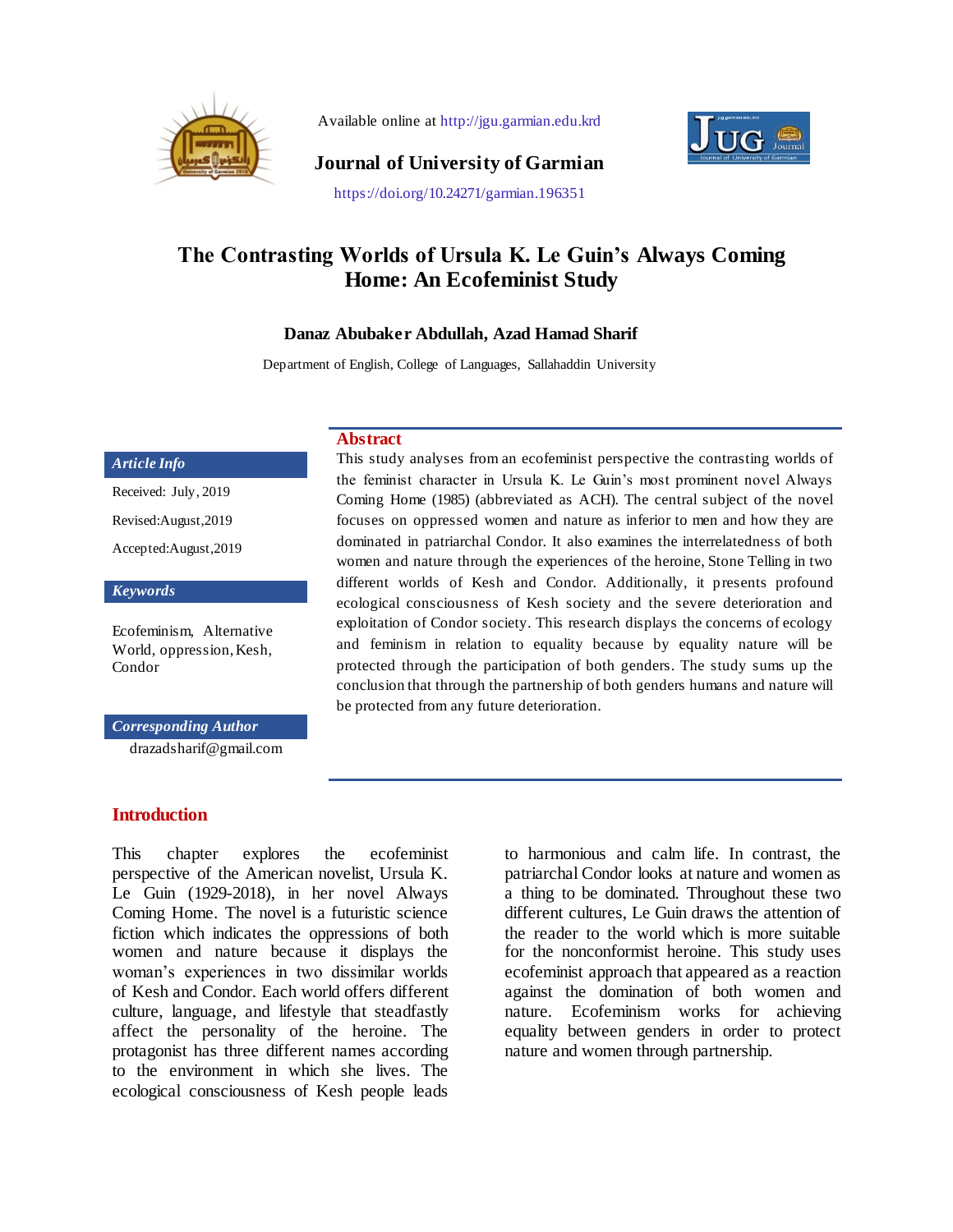#### **1. Ursula K. Le Guin: Her Style and Her Vision**

Le Guin is a prominent American female writer who was born in 1929 in California. She is different from other women writers by her style of science fiction and fantasy. According to Rashley, "since the late1960s, Le Guin has challenged numerous conventions of science fiction in her novels, depicting characters who redefine our understanding of gender and race and creating plots with clear political subtexts" (2007, p.22). She uses mainly all the subjects of "sociology, social sciences, anthropology, feminist issues, and ecology". In her writings, she often handles the subjects of diverse cultures and worlds (Demir, 2011). Parallel to the characters that she has used, she attempts to create a new understanding of sexual identity.

 Although the main characters in science fiction are generally male heroes, Le Guin challenges this ideology by bringing women heroines to the genre of science fiction (Demir, 2011; Rashley, 2007). As Lefanu states "Science fiction is popularly conceived as male territory, boys" own adventure stories with little to interest a female readership….but even then there were women writers, like C L Moore and Leigh Brackett" (1988, p.2). So she endeavors to establish "woman"s tongue" in order to insist on the idea that what man is able to do, woman is also able to do. Basically, she believes in the idea of equality between genders in literature and in society. That is why she brings heroines to the science fiction genre (Demir, 2011).

 Science fiction is primarily concerned with nature and it adopts the realist details from the real life of humanity. The works in this sort of literature are mostly narratives which describe the postulated futuristic societies including the creatures that exist in the two worlds and experiencing life in different planets. Robert further argues that "In other words, science fiction as a genre or division of literature distinguishes its fictional worlds to one degree or another from the world in which we actually live: a fiction of the imagination rather than observed reality, a fantastic literature" (2002, p.1).

 Ursula K. Le Guin thinks that there is always a link between everything in the world involving "human and non-human, man and woman" because they are interrelated for continuing life. Concomitantly, she focuses on the problematic contemporary philosophies of both feminism and ecology. Her novel ACH is considered as a significant novel because it embeds the ideologies of ecology and feminism (Demir, 2011). Throughout ACH, Le Guin attempts to uncover what she previously worked for such as, woman"s tongue, environmental issues, and feminist issues.

# **2. The Conflict between Civilization and Nature**

 In the "Introduction" to ACH Ursula K. Le Guin states that: "The people in this book might be going to have lived a long, long time from now in Northern California" (ACH, p. xi). Le Guin composes two constructing worlds or cultures that the heroine lives in. The novel depicts the changeable lifestyle of Stone Telling who is the heroine of the story who has experienced two different venues. Stone Telling lives with her mother from her birth day in a small town "Sinshan" in Kesh, but when she meets her father, she decides to go with him to Condor. Kesh and Condor are dissimilar communities, with totally different culture.

 The novel is regarded as a utopian science fiction narrative because it is about the futuristic time and the perfect life of both women and nature in Kesh ( Fitting, 1987, p.19). For the protagonist, Kesh has been recognized as the first world where she opens her eyes. The core emblem of Kesh culture is the interrelatedness of everything in nature. The first world culture is free from gender inequalities which appreciates the non-human things. Mainly, Kesh culture is based on equalities between the two genders and equalities between human and nature as well. In contrast, Stone Telling"s father is from Condor which is considered as the second world. Stone Telling starts to live in Condor when she grows young. Therefore, Condor is seen as the second world for the heroine.

 The two cultures of Kesh and Condor are totally opposite to each other, especially in issues associated with women and nature. Condor culture is based on patriarchal system which completely rejects gender equalities.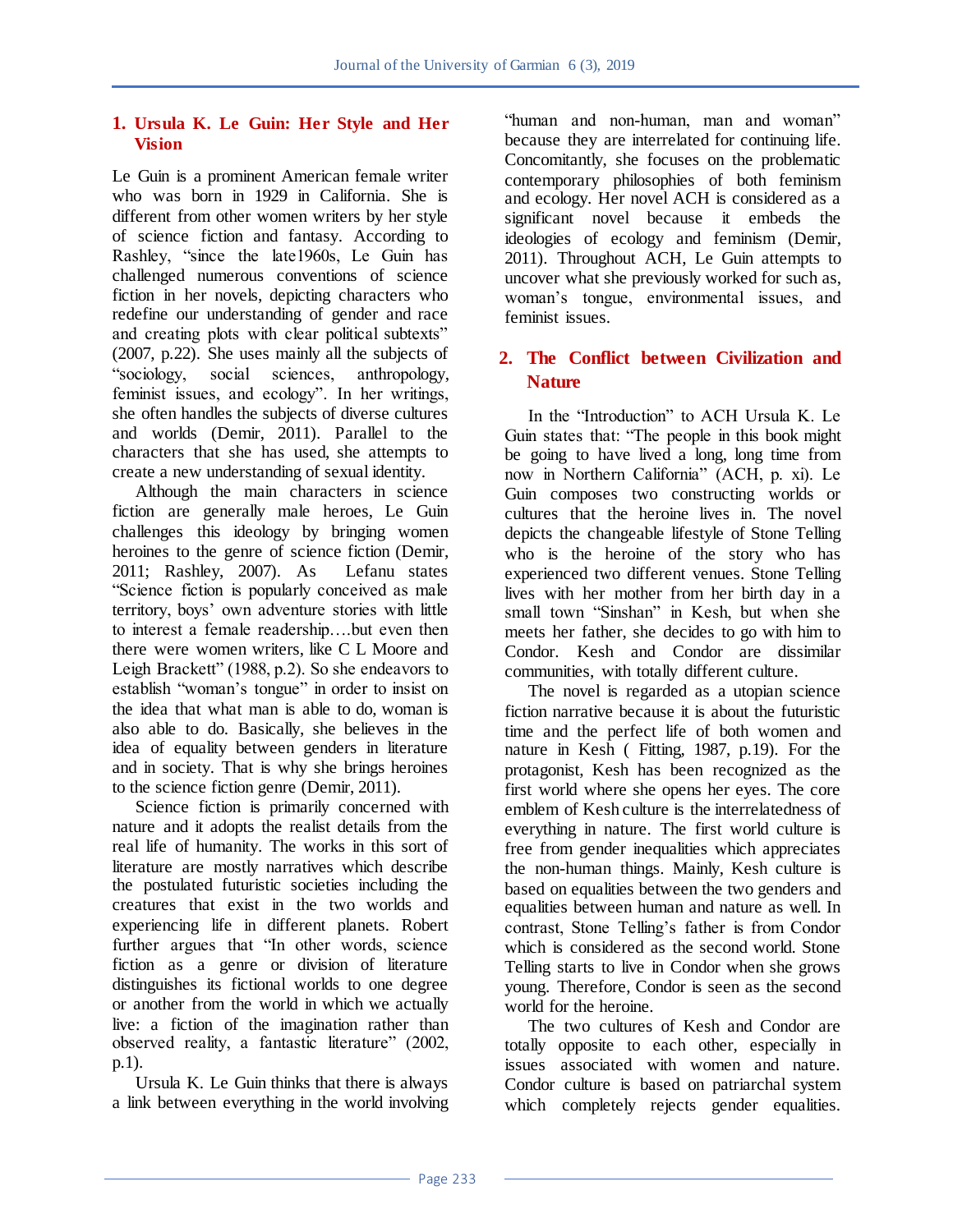Nature and environmental issues are ignored there and as a male-dominated society, Condor culture always endeavors to suppress women and nature in order to serve the progress of civilization. The story of ACH is constructed upon Stone Telling"s journey in the two different societies of Kesh and Condor and also her reaction to the injustices she experienced in Condor culture. By her journey, she faces so many struggles in her father"s society because Condor culture ignores the issues of women and nature. Although she has faced various difficulties in her father's society, these difficulties turn to be the major factors behind the development of her personality. This novel is the manifestation of Stone Telling"s personal alteration and her maturation in societies of Kesh and Condor. According to Murphy "this inner narrative is feminist bildungsroman detailing the experiences of a girl who chooses between her father"s patriarchal culture and her mother's matrifocal one" (1995, p.28).

 ACH is an excellent instance of ecofeminism because the heroine"s experiences uncover the contradictions in the cultures of Kesh and Condor regarding ecology and feminism (Demir, 2011). Kesh, as the first world where Stone Telling has lived, provides two important issues including: harmony between nature and humans and harmony between the genders.

 The first part of this section analyzes the important role of nature in ACH. The novel begins in the birth place of Stone Telling where she lives with her mother and grandmother in Kesh community. In Kesh, the meanings of people"s name are all associated with nature. So the protagonist's first name is North Owl, her mother is Willow, and her grandmother is Valiant. According to Kesh culture, home is the most important place for women and it certainly belongs to them. Women have all the right to let men stay with them or to leave. Basically, life in Kesh is completely peaceful and calm and all the houses have dissimilar names. "High Porch" is North Owl"s house name. According to Demir (2011), the people of Kesh are matriarchal because daughters live with their mothers in the houses which are called "Nine Point". Kesh people live in a Valley which contains nine towns and all houses in the Valley have different names. The houses have been divided into five

kinds which are wholly linked to nature and natural accidents as synchronically embed Obsidian, Blue Clay, Serpentine, Yellow Adobe, Red Adobe. Even the sky has been divided by Kesh society into four types involving Rain, Cloud, Wind, air. Thus, admiration for nature is widely seen in their attention to nature's rituals because all celebrations, parties, and dances are generally based on nature.

 Indeed, the Kesh society has proved its loyalty to nature in their way of living by protecting nature from any action that could damage it. Nature has been observed as a friend to humanity rather than a place to dominate. Kesh"s people strongly believe in the idea that if nature is treated properly, it could fulfill humanity's need for living peacefully. Before doing any activity related to nature, they endeavor to determine a serious plan not to harm nature. Therefore, technology and science are less used in Kesh because of their respect for nature. When Condor men came to build a bridge in a valley where Kesh people lived in, the people of Kesh stood against it. So, one of Ounmalin women raises her voice and says: "if a bridge at this place were appropriate, there would be one" (ACH, p.34). Sun Weaver as another woman expresses herself and argues that "this bridge would not be in the right place" (ACH, p.34). The people of the Valley discover that building a bridge is very harmful to nature and they insist on their opposition. That is because they think about the fate of the river and people who live alongside it. Thus, the way Kesh people react against building the bridge is quiet nonviolent and harmless "many people in Ounmalin refused to give anything to the Condor men, or speak to them, or look at them, and starting attending meetings of the Warrior Lodge" (ACH, p.36).

 Definitely, technology and science are only used when necessary in Kesh culture because people mostly deal with nature rather than scientific productions. Under the title of civilization Condor men attempt to build a bridge in the Valley in order to civilize Kesh society. building this bridge in the Valley is to fulfill Condor men's needs and desire. Opposite to Kesh people, Condor men extremely depend on technology and science because they believe that nature is no more than an object that should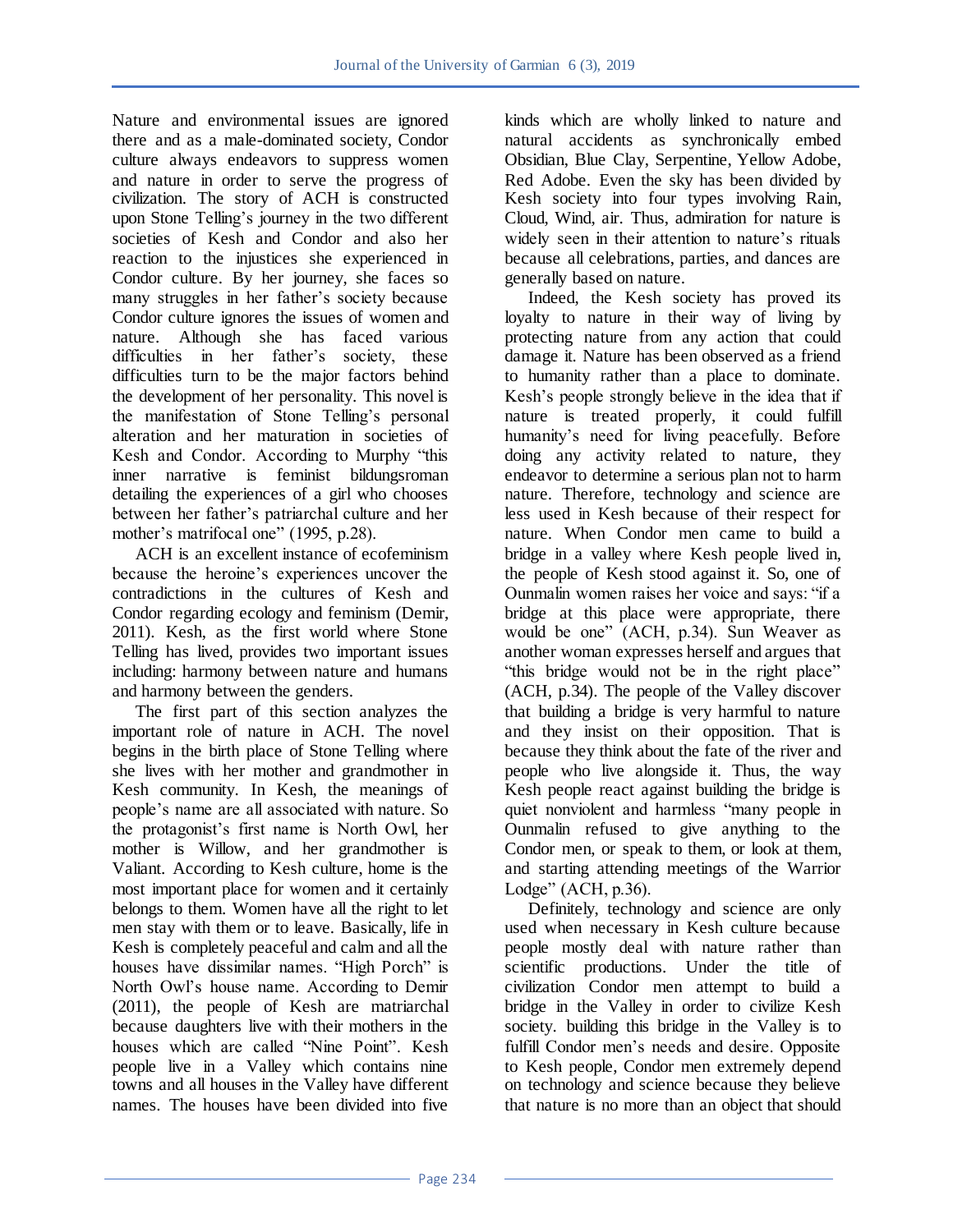be dominated and it exists for serving human needs.

 Without any doubt, Kesh community rejects both systems of overpopulation and "overusing natural sources" (Demir, 2011). As a result of their awareness of nature, they do not accept anything which could hurt it. Essentially, Kesh people are so generous about what they have. As long as happiness, sadness, as well as wealth have been shared with all people in the Valley, the ownership will cease to be the privilege of a single individual, but to the whole society. They believe in helping each other in all situations because the Kesh culture is famous for its equality system in every field of life:

"the Kesh idea of property was so different from ours that any mention of it entails explanations. What one made, or gained, or owned, in the Valley, belonged to one; but one belonged to one"s House, and house, and town, and people. Wealth consisted not in things but in act: the act of giving" (ACH, p.112).

 Theater and art have specific roles in Kesh society, because they are very careful about education and art. Basically, they have diverse types of songs according to the ritual of seasons. They are also interested in dancing with the songs. Of course, the inspiring sources of songs, dances and activities totally belong to nature's occasions as well. According to them nature is unique and must be protected in order to embrace all humanity. Kesh people think that behind any earthy disaster there are humans and Man is considered as the major cause of the destruction and destroying nature. Therefore, any inappropriate disaster which happens to humans is because of their abuse of nature. According to Capra, the current instigations explain that the ecological deterioration has resulted from this "crisis of perception" in the individuals. The reason is that "crisis of perception" comes from the fact that people and their huge "social institutions" contribute to "the concepts and the values" and as well as systems of an out-of-date worldview, in which they are insufficient to deal with the problems such as overpopulation and globalization in the world (1987, p.19). Contemporary life is not free from the historical concepts which have a negative effect on the new generation"s lifestyle:

"The people of valley did not conceive that such acts as they saw and felt much evidence of in their world- the permanent desolation of vast regions through release of radioactive or poisonous substances, the permanent genetic impairment from which they suffered most directly in the form of sterility, stillbirth, and congenital disease- had not been deliberate. In their view, human beings did not do things accidently. Accidents happened to people, but what people did they were responsible for. So these things human beings had done to the world must have been deliberate and conscious acts of evil, serving the purposes of wrong understanding, fear, and greed. The people who had done these things had done wrong mindfully. They had had their heads on wrong" (ACH, p.159).

 In contrast, the other culture in ACH is Condor or Dayao. The lifestyle and system in Condor culture are completely opposite to Kesh culture. Through her father, Stone Telling"s life combines with this society because her father is a Condor man. Principally, this patriarchal society regards women as slaves or servants of their desires. Women are even treated as inferior as nature because according to Condor men"s system, no women can leave the house. But, Condor men can go freely to anywhere they wish. They spend their times on the roads in search for food and development for their society. The extreme usage of technologies is considered as a distinctive symbol of Condor community.

 The core of Kesh culture is nature-based life. In Kesh society, everything including systems, organizations, foods, songs, dances and the names is absolutely nature-related. The evidence can be seen in one of the poems:

"come among the unsown grasses bearing richly, the oaks Heavy with acorns, the sweet roots in unplowed earth. Come among the deer on the hill, the fish in the river, the quail in the meadows. You can take them, you can eat them, Like you they are food. They are with you, not for you (ACH,p.76).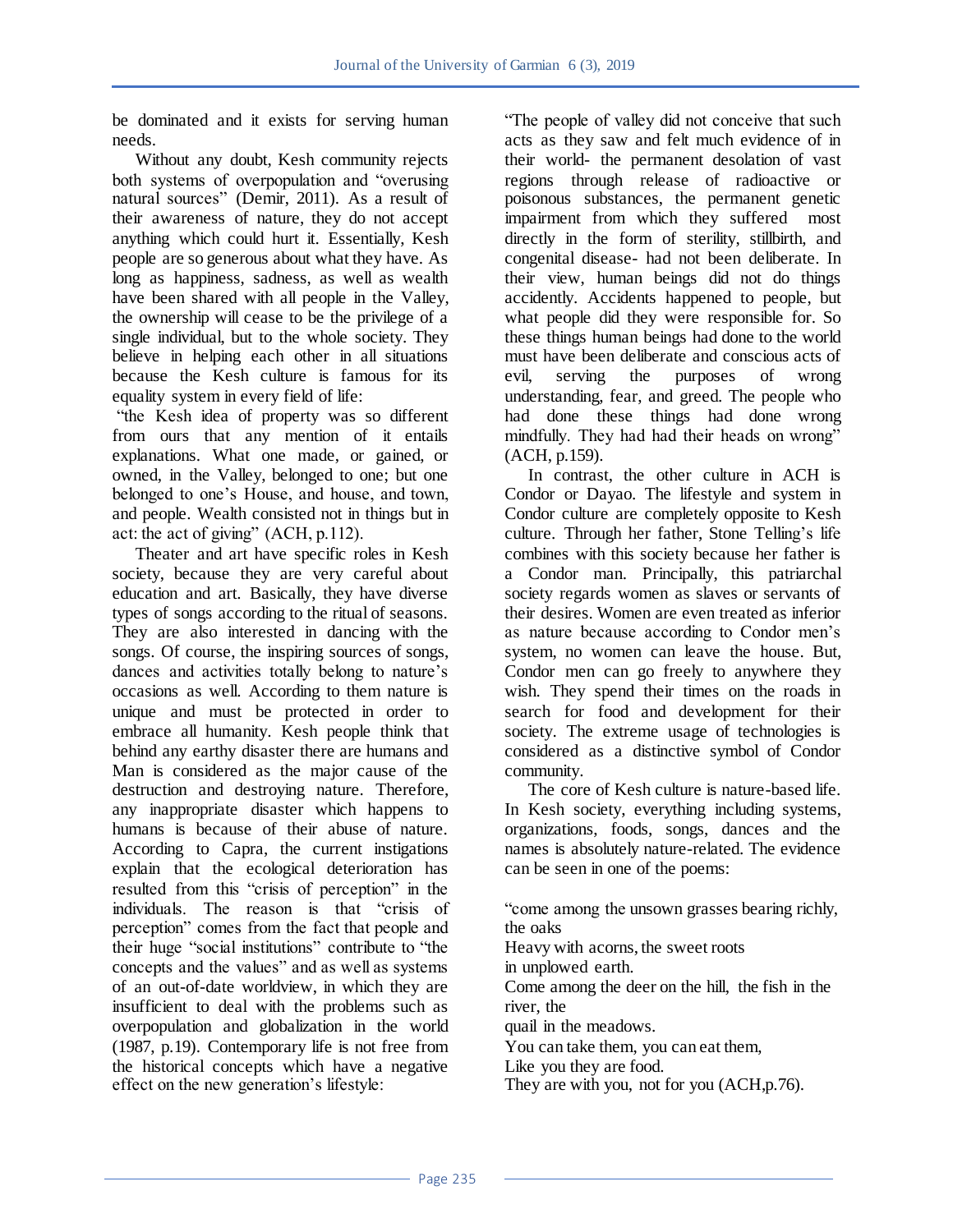When North Owl with her father entered the boundary of Condor world, she got shocked by all those advancements which the Condors are well-known for. The narrator describes:

"I saw the towers of South City and the walls of black basalt, the wide streets at right angles, the splendor and array. I saw the magnificent bridge across the Dark River and the road that lay straight as a suntrack on water to the north, to the City. I saw the machines and engines of work and war they used, of most exact and elegant make, marvelous products of handmind. All I saw was great, and straight, and hard, and strong, and I saw it all in fear and admiration" (ACH,p.194).

Although she lacks the necessary information about the existence of those developments but, she feels amazed as she looks at them. Essentially, North Owl does not see such things in her previous world, the Kesh. The narrator states that "it seemed that copper wire was as common to them as string to  $us^{\gamma}$  (ACH, p.195).

 In ACH, Le Guin displays life in two different places, the City and the Valley. The City represents the Condor civilization, but the Valley represents the nature-related Kesh because Kesh people live in the Valley. Their life is simple and calm. In contrast, the Condor culture is heavily based-on technology and science in order to push the city forward (Otto, 2006, p.112). The progression of Condor culture is associated with the usage of high technologies which are the prime causes of nature degradation. All the technologies and scientific productions are regarded as man-made and therefore, "the City of Man" symbolizes the Condor society (ACH, p.153). Stewart writes:

"In the times of civilization men had really felt themselves as the masters of creation. Everything had been good or bad in relation to man. So you killed rattlesnakes. But now nature had become so overwhelming that any attempt at its control was merely outside anyone"s circle of thought. You lived as part of it, not as its dominating power" (1949: p. 281).

 Still, the Condor has been calculated as a civilized city because of their advanced technologies. They are always busy with finding new materials to dominate other societies and exploit nature for their wishes. The dependence

on technology and science is a significant symbol of the Condor culture (Hanafy, n.d).

"metals and other raw materials needed for their physical plants and technical experimentation were mined by their robot extensions in poisoned areas or on the Moon and other planets; this exploitation seems to have been as careful as it was efficient"(ACH,p.150).

To a general extent, women and nature are interrelated in ecofeminism because they have some resemblances in the male-dominated society. Both nature and women are misused during the process of civilization.

### **3. Oppression of Women and Nature Under Condor's Patriarchy**

 Always Coming Home traces the heroine"s experiences in two different cultures of Kesh and Condor. In the Kesh, women give different names to themselves according to the changes and situations of their life. According to the heroine's situations, she has three names. She took the first name "North Owl" when she was born and grew up as the Kesh daughter of a town woman "Willow"; her second name was "Ayatyu" when she was in Condor, and she names herself "Stone Telling" when she returns home. North Owl"s father "Terter Abhao" was from the patriarchal Condor. She experiences the calm life in Kesh society because she has lived with her mother and her grandmother in one house and their culture is harmonious with nature.

 After the arrival of Condor men, North Owl has realized the Condors' attitudes toward everything. Step by step, she is shocked by Condor culture and what is going on there, but her shock turns into struggles when she arrives at Condor world with her father"s companionship. So, her father changes her name from North owl to "Ayatyu" which means "wellborn woman" or "woman born above others" in the Valley language (ACH, p.186). Basically she decides to leave Kesh in order to live with her father.

 Indeed, the Condor society is indicated as a patriarchal society in which women and nature are determined as inferior to men. The Condor world is extremely notorious for its slavery system. The usage of names like "Dayao" or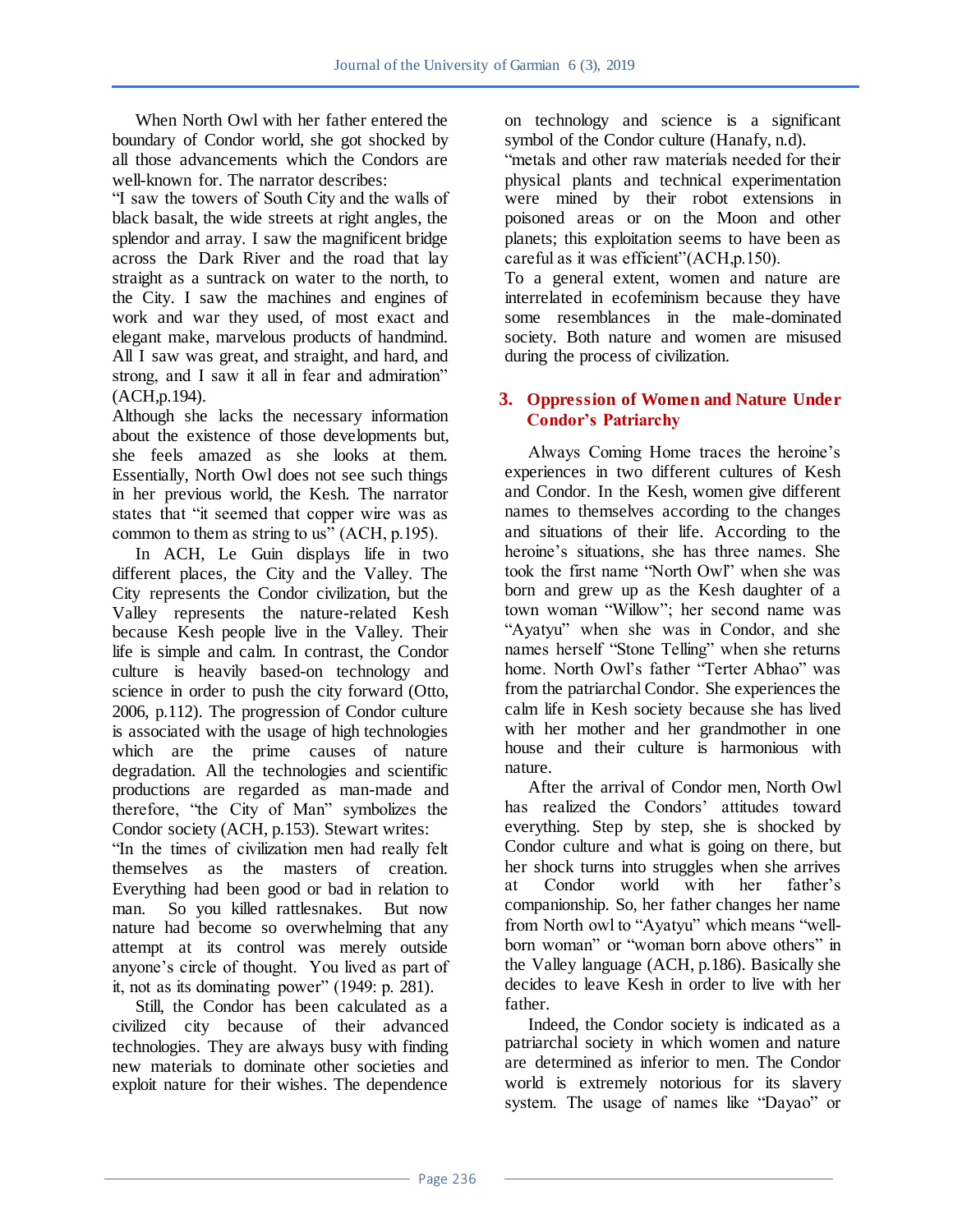"One-People" is the major distinction of Condor people from others. They all serve and obey their leader who is just one man called "The Condor". Only some particular men who belong to specific families are called "True Condor". Concomitantly, the names of "tyon" or "farmer" are given to other men that are not related to those families and they are generally obliged to serve the True Condors. Even the women from those families must serve and obey Condor men. Thus they have been called "Condor Women". At the same time, the Condor Women can give orders to both tyon and hontik because they are slaves. The name "hontik" has been given to all other women who do not belong to those families and "foreigners and animals" as well (ACH, p.193).

 Furthermore, Condor women and hontiks are not treated as humankind, but as animals. On their journey to the city of Condor where the house of Ayatyu"s father is located, women start to speak in the cart together. Later on, Ayatyu discovers that the Condor men can never marry hontik because they regard them as animals. The woman of Tsaya Bele household states that: "there is no marriage between Man and animal" while she was explaining the process of marriage in the Condor (ACH, p.196). Condor men must only marry the daughters of Condor men who are called Condor women. As the narrator declares "the hontik, that is women and foreigners and animals, have nothing to do with one at all; they are purutik, unclean, dirt people. They were made by One to obey and serve the Sons" (ACH, p.200). The negative description "dirt" is given to hontik because they are raped by Condor men and farmers as well. Otherwise, the positive and prideful description "clean" is definitely given to Condor women due to "the matter of sexual jealousy" of Condor men. All the Condor men"s attempts have served the idea of keeping their daughters and wives away from anyone and everything because they think that they will be raped by whoever they meet. Often their whole attention is on sexual desires because they believe that women existed only to fulfill men"s desires (ACH, p.200). The Dayao describes that: "men fuck animals, but they don"t bring the cubs home, they don"t bring dirt persons into the house" (ACH, p.343).

 The Dayao are always in search of fertile locations, so their life is not as stable as the Kesh people. The need for foods and new materials increases side by side with the quick growth of Condors population "the Dayao were very skilled artisian in metal and machinery, and excellent engineers" (ACH, p.349). The exploitation of nature goes up with the process of progression and overpopulation. For the Dayao, enlargement is crucial because they are warrior people and they are also in need of more places to do for their overpopulation. Inside, they treat each other according to their rules but outside spheres, they severely try to dominate other people. Conquering is the only relationship between the Dayao and other societies because the base of their ruling systems depends on domination and exploitation. Advanced technologies and also having the great military power would help them dominate other communities easily. The process of conquering has been done by force and violence (Demir,2011).The narrator describes that:

"the Condor people seem to have been unusually self-isolated; their form of communication with other peoples was through aggression, domination, exploitation, and enforced acculturation. In this respect they were at a distinct disadvantage among the introverted but cooperative peoples native to the region" (ACH, p.379).

 Not surprisingly, the patriarchal system of the Dayao pays no attention to nature because they think that it represents a place for limitless deteriorations. Even the children, women and slaves are regarded as inferior as nature. No women can read or write in Condor culture because reading and writing are considered as holy and women are dirty and they should not touch blessed things. As Ayatyu"s father, Terter Abhao says "writing is sacred. Not for hontik. You don't need to write words" (ACH, p.189). The regulations of Condor heavily refuse to let women read or write any word because they are inferior to men. If any woman tries to practice it, the Dayao will punish her severely:

"when I was Ayatyu I had to forget writing and reading altogether. The Dayao will blind the eye or cut off the hand of a woman or a farmer who writes a single word. Only the True Condors may write or read, and of them I think only the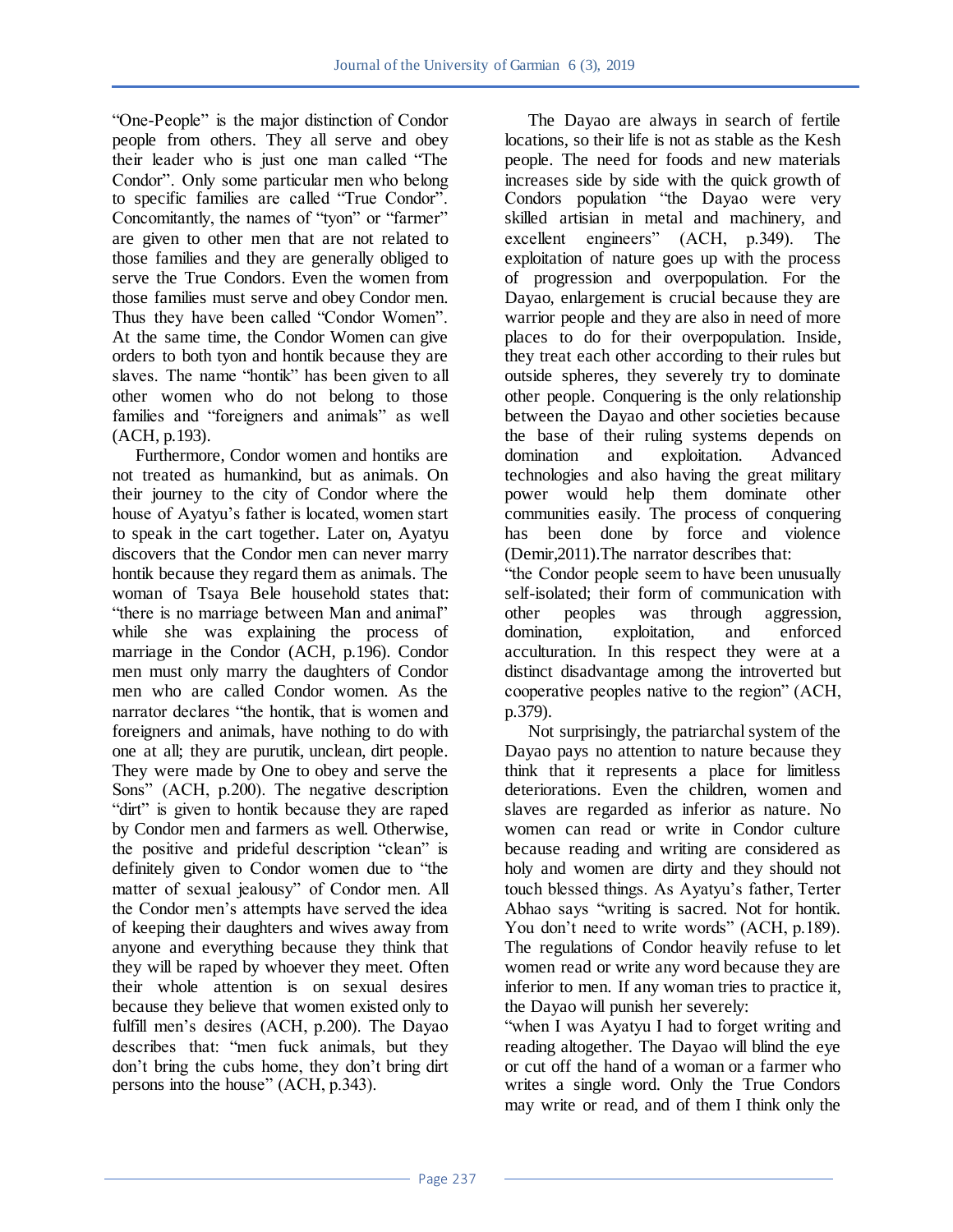ones called the One-Warriors, who officiate at the wakawa, learn how to write and read freely" (ACH, p.192).

 The Condor men totally reject speaking with women in front of the Dayao. Even listening to women brings shame to Condor men. In the presence of the Condor men in the Kesh, Terter Abhao refuses to talk to women. As North Owl states "my father did not like to talk to women in front of Condor men" (ACH, p.34). Because when Ayatyu was in Kesh society, her name was North Owl. Although North Owl in Kesh culture is the same person but, Ayatyu"s life in Condor culture is completely different from North Owl"s life. The changeable circumstances in which she has lived, leave a deep imprint on the various personalities of North Owl, Ayatyu as well as Stone Telling. The narrator declares that "Ayatyu was becoming another person as Coming Home" (ACH, p.368).

 Despite all these unfair situations facing women in Condor society, the Dayao has been recognized from other societies by its system of authority. Just only one person leads the whole people of Condor; he is called "The Condor". It can be said that it is a hundred percent dictatorial authority because he is the only one who can give orders to all including the True Condors, farmers, tyons, Condor women and hontiks. There is nothing for the good of the public because everything happens for One"s desire. With this limitless authority, he can kill, dominate, corrupt and destroy everything. The Condor culture is a totalitarian one because the leader is responsible for everything:

"True Condor warriors were to be one thing only, reflections of One, setting themselves apart from all the rest of existence, washing it from their minds and souls, killing the world, so that they could remain perfectly pure. That is why my father was named kills. He was to live outside the world, killing it, to show the glory of One" (ACH, p.201).

 But, Kesh culture is not totally dissimilar to that of the Condor. The people in Kesh believe in liberty and limitless lifestyles rather than being led by One. No one leads the Kesh culture because they do not accept any oppressive system to control them. Without having leaders, they prefer to have meetings in order to decide when they want to accept or reject an event.

They totally depend on public decisions rather than dictatorship. According to Demir (2011), even religion is regarded as an oppressive tool so, there is no specific religion in Kesh culture.

Kesh people do not deal with any system of religion in order to continue because they think that depending on any system will lead to harnessing freedom. They like to live freely without any religions or oppressive systems. According to Demir (2011), for Kesh people, not religion but "the Valley life and thinking" are considered as sacred. Le Guin writes:

"I do not refer to the system of the nine houses as a religion or the heyimas as religious houses, despite the obvious and continuous relation of Valley living and thinking with the sacred. They had no god; they had no gods; they had no faith. What they appear to have had is a working metaphor. The idea that comes nearest the center of the vision is the house; the sign is the hinged spiral or heyiya-if; the word is the word of praise and change, the word at the center, heya" (ACH, p.49).

 For the heroine, Kesh society seems to be a peaceful world and this is reflected in her comfort and having full right to do whatever she likes such as participation in celebrations, writing and reading and so on. The Kesh people do not forget nature"s protection in any activity that they do. Essentially, the lifestyle of North Owl"s world is recognized by harmony with nature. In contrast, Condor looks so strange for her because she has never experienced those oppressions before. Women and nature have been considered as things to dominate and even inferior to men. Women have no right to read or write or leave her house under any circumstances. She spends seven years full of oppression and miserable situations in her second world, Condor. As a result, she could not stand those oppressions. Thus, she decides to escape from the Condor society because they do not let her leave freely. When she reached the Valley again, she felt free from everything which circled her in Condor culture. In brief, all the merits and demerits that she has experienced push her to maturation. For the last time, she alters her name to "Stone Telling". She has gone through various situations which affect her personality. Hence, with the change of the names, the personality also changes.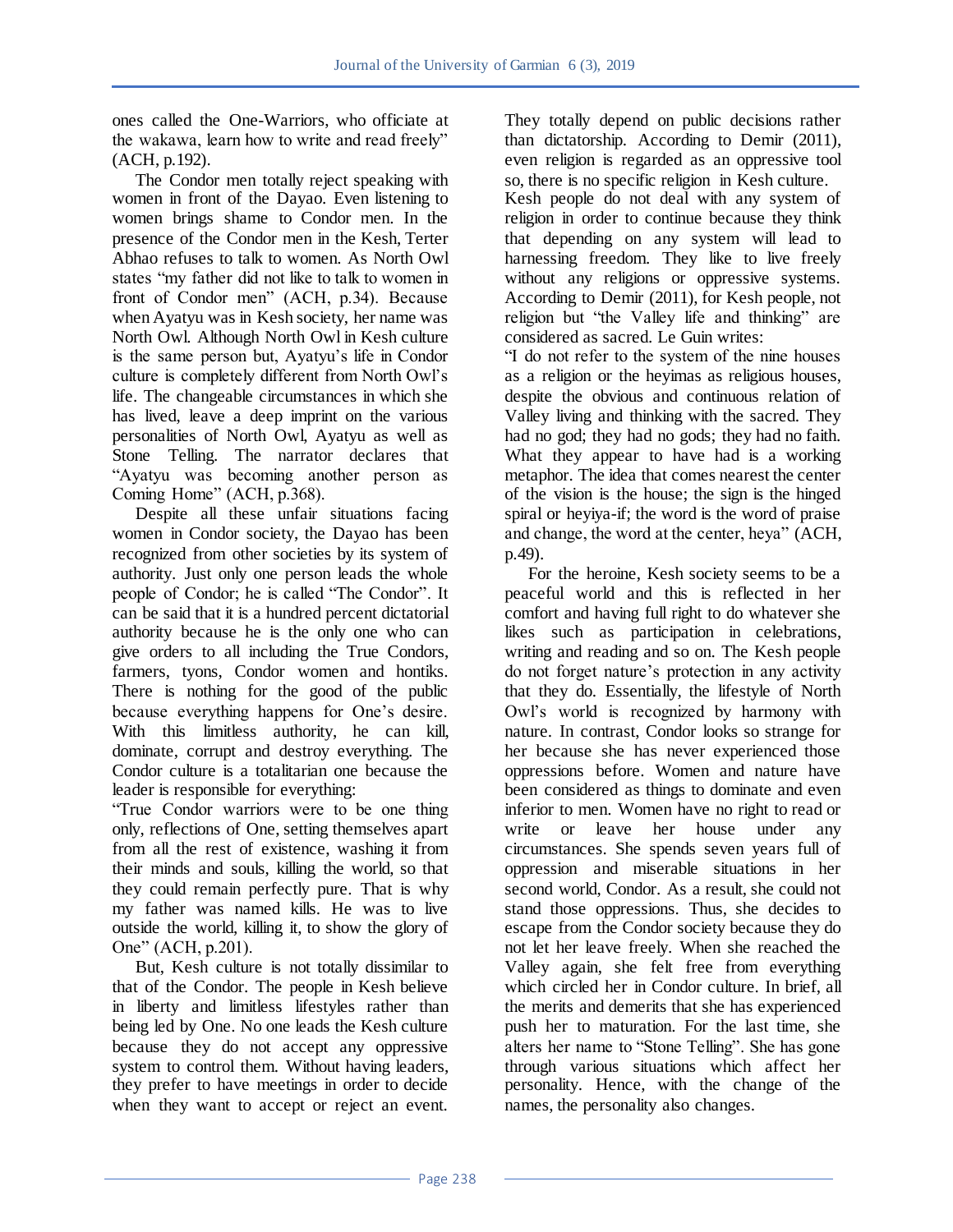## **4. Ecofeminist Features in Always Coming Home**

ACH is the most recognizable novel which indicates the ecological consciousness of the Kesh and the patriarchal oppression of the Condor. According to Vakoch, this novel "articulates aspects of cultural ecofeminism" (2012, p.5). There is a strong interconnection between women and nature because both are obviously dominated by men. That is why it can serve the ecofeminist perspective. Murphy argues that "the novel that balances and integrates ecology and feminism more evenly and successfully than any other I have ever read is Ursula K. Le Guin"s Always Coming Home (1985)" (1996, p.238).

 The successive theme, the connection between nature and women starts from the beginning of the novel when the child"s names are mainly linked with nature. In the Kesh, the names often come from the birds. She takes her first name "North Owl" from an owl that comes every night to the oak tree in her mother"s garden to sing its song, the month before she was born. Furthermore, her last name also comes from nature, but this time not from birds. She transforms her name to "Stone Telling" when she escapes from the Condor and returns home. The self-identification of "stone" relates to her character after experiencing disparate situations and cultures:

"Stone Telling is my last name. It has come to me of my own choosing, because I have a story to tell of where I went when I was young; but now I go nowhere, sitting like a stone in this place, in this ground, in this valley. I have come where I was going" (ACH, p.7).

The interrelatedness of women and nature has been mostly signified as a sign of ecofeminist approach because the fate of human is surely linked with the earth. The best indication of this interconnection has been determined throughout the names which amazingly link the inanimate and animate things (Hanafy, n.d). There are three main reasons why she picks the name "Stone Telling". Using the word "stone" asserts the interconnection between nature and women in the Kesh society. By choosing the word "Stone" she combines her personality with nature again. But dissimilar to the first name,

she feels that she is a part of nature when she describes:

"I began to feel the Valley behind me like a body, my own body. My feet were the seachannels of the River, the organs and passages of my body were the places and streams and my bones the rocks and my head was the Mountain. That was my all my body" (ACH, p.189).

 On the other side, as it is a fact that "stone" is a part of nature, but it does not tell anything. She purposely alters her name to "Stone Telling" because she endeavors to display what she endured in her second world that made stone speak. Using the word "stone" can also mean an emotionless and motionless object. So after her bitter experience, she has turned into a motionless and emotionless thing. According to<br>Otto. ACH envisages the social and Otto, ACH envisages the social and philosophical alterations that parallel the closeness to ecofeminist project; reforming the value of "Earth-based spiritualities" and progressing the spiritual connection between human and nature, despite the cultural factors which prevent the progress from occurring (2006, p.103).

 Indeed, the agricultural Kesh community is interested in nature and animals. Most of the people are farmers because they want to deal with nature more than anything else. For them, nature is the source of life. In contrast, Condor culture is an industrial one that does not have so much information about nature, earth, hunting, and farming. In Condor culture, nature represents nothing more than food or materials because the usage of nature is limitless in their industry. From their perspective, agricultural works are inferior and quite inappropriate to the Condor men (Demir, 2011). Once Abhao came to see Willow and his daughter in the Kesh, he expressed his reaction when Willow asked him to share work in the garden. He strongly rejected working in the garden because he thinks that farming is an inappropriate job for the Condor men:

"Blue clay, red clay, what does it matter!" he said. 'Any fool can dig black mud!' My mother sat spinning awhile and said at last, "That"s crazy talk".

She laughed again. "If any fool can, why can"t you, my dear?"

My father said stiffly, 'I am not a tyon'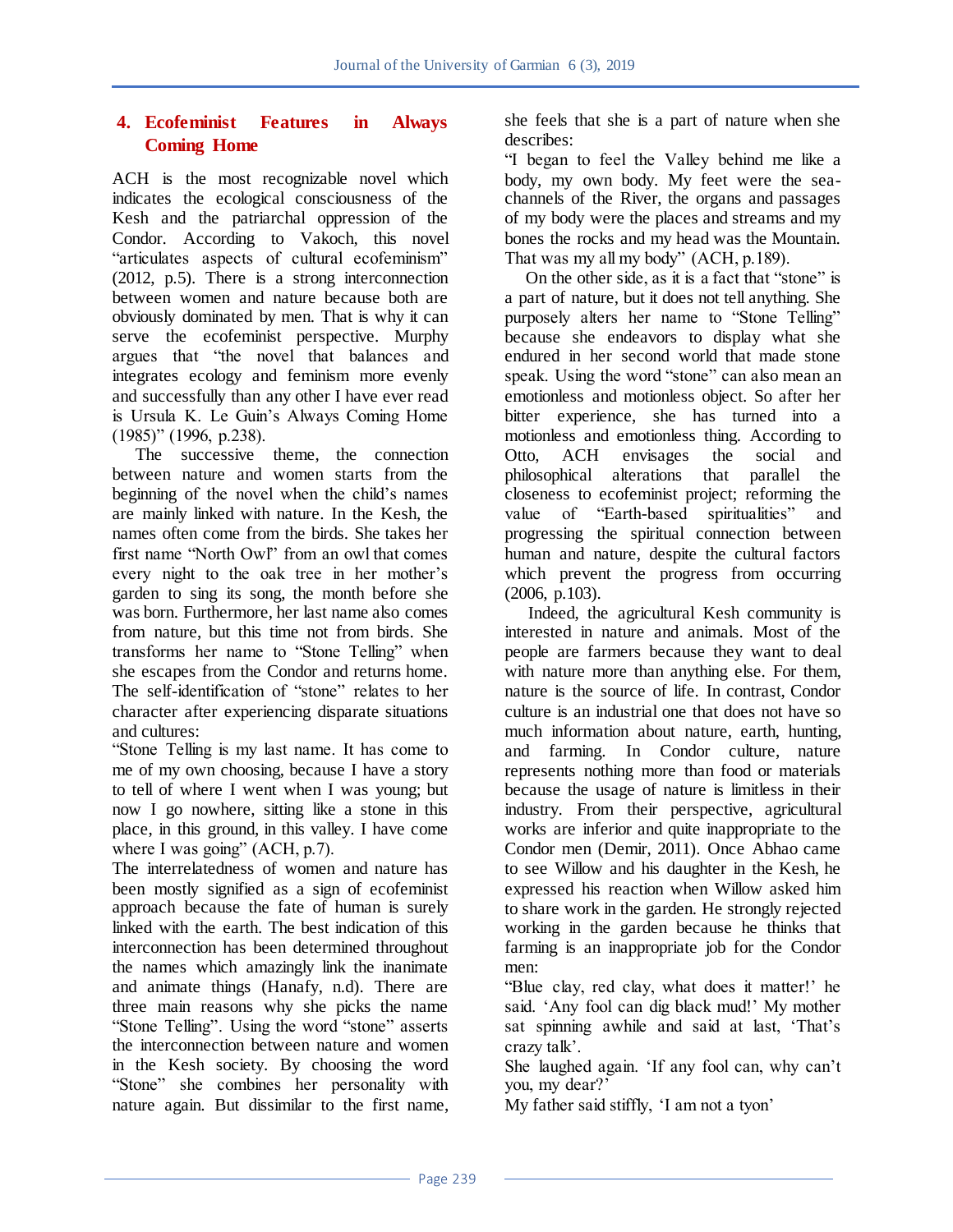"What is that?"

'A man who digs dirt'

'A farmer?'

"I am not a farmer, Willow, I am a commander of three hundred, in charge of an army, I am – There are things a man can do and cannot do. Surely you understand that!" (ACH, p.32)

 Concomitantly, the inequalities between men and women enter the field of work especially when the work is classified according to genders. The patriarchal culture of Condor does not allow women to have any roles in the society. They oblige women to stay at home and serve the Condor men and children. Just women and slaves are chosen to endure home responsibilities. Even practicing education through writing or reading is not allowed to women. The Condor men always spend their lives outside their house because they are in charge of conquering other peoples and places (Demir, 2011).

 The "civilized life" of Condor is divided into two types of cities; "the City of Mind" and "the City of Man". The City of Mind or "Yaivkach" receives more attention because eleven thousands of these kinds of cities existed all over the world. The City of Mind refers to those cities which are associated to each other by exchanging information. They attempt to gather information endlessly in all the time. Through science and technology, they progress in order to control nature and other societies. Using science and technology are the easier way of domination. Except for the information and data, the City of Mind has not any relation with the life of humas whatsoever. Even their relation with animals and humans are restricted (ACH, p.149-150). The narrator writes "endless knowledge was there, if one could get at it; for the goal of the Mind was to become a total mental model or replica of the Universe" (ACH, p.151). That is why the City of Mind symbolizes the power of Condor society. Yaivkach has the capacity of saving every information-items and data-items limitlessly. The prime cause behind their existence is no more than collecting data and information. The City of Mind is definitely man-made because every technology and machine are constructed by Man. (Demir, 2011).

 Apparently, the idea of evolution is accepted strongly by the City of Mind and the people

have been seen as "markers" because only Man can make evolution. Without any doubt, Man is a superior species. Philosophy, science, machine, and technology represent the power of Man in creating such things (Demir, 2011). According to the narrator:

"If the people of the Valley took the City of Mind for granted as a 'natural thing' as we would say, the City itself seemed to recognise its ancient origins in human artifacts by the TOK word for the human species and its members, which translates as 'markers'. And the City's maintenance of the exchanges for human use seems to show that it recognised humankind as related to itself by the capacity for mentation, language, and mathematics…." (ACH, p.152).

 It is evident that the Condor men practise authority upon everything in their world and other worlds. The City of Mind can have a strong influence on displaying the Condor as a powerful society in order to dominate other societies. That is why all other societies feel afraid of the power of the Condors because they are aware of the Condor"s technology. Owning high technology helps them gain all the information world-wide in order to dominate and exploit nature as they desire. With the help of progressive war techniques which they have, it is so easy for the Condors to bring other cultures under their control. But, the authority and power may bring non-confidence and fear to other societies as the Condor people are fearful and hateful (Demir, 2011). So, science and technology can provide power to any community to be more powerful than others.

 In Contrast, the City of Man or "Tavkach" refers to those cities where the women and slaves are dominated by the patriarchal Condor people. Through their system of patriarchy, they can control women and nature in order to prove their superiority. There is no significant role for women and nature in the Condor culture because they are regarded as inferior species to Condor men. Women are responsible only for serving men and producing children because they could not go outside their house (Demir, 2011). As the narrator writes "Dayao women lived under siege all their lives" (ACH, p.195). Women are never allowed to experience life outside their house and even they could not attend or participate in any festivals or come close to the vestibule to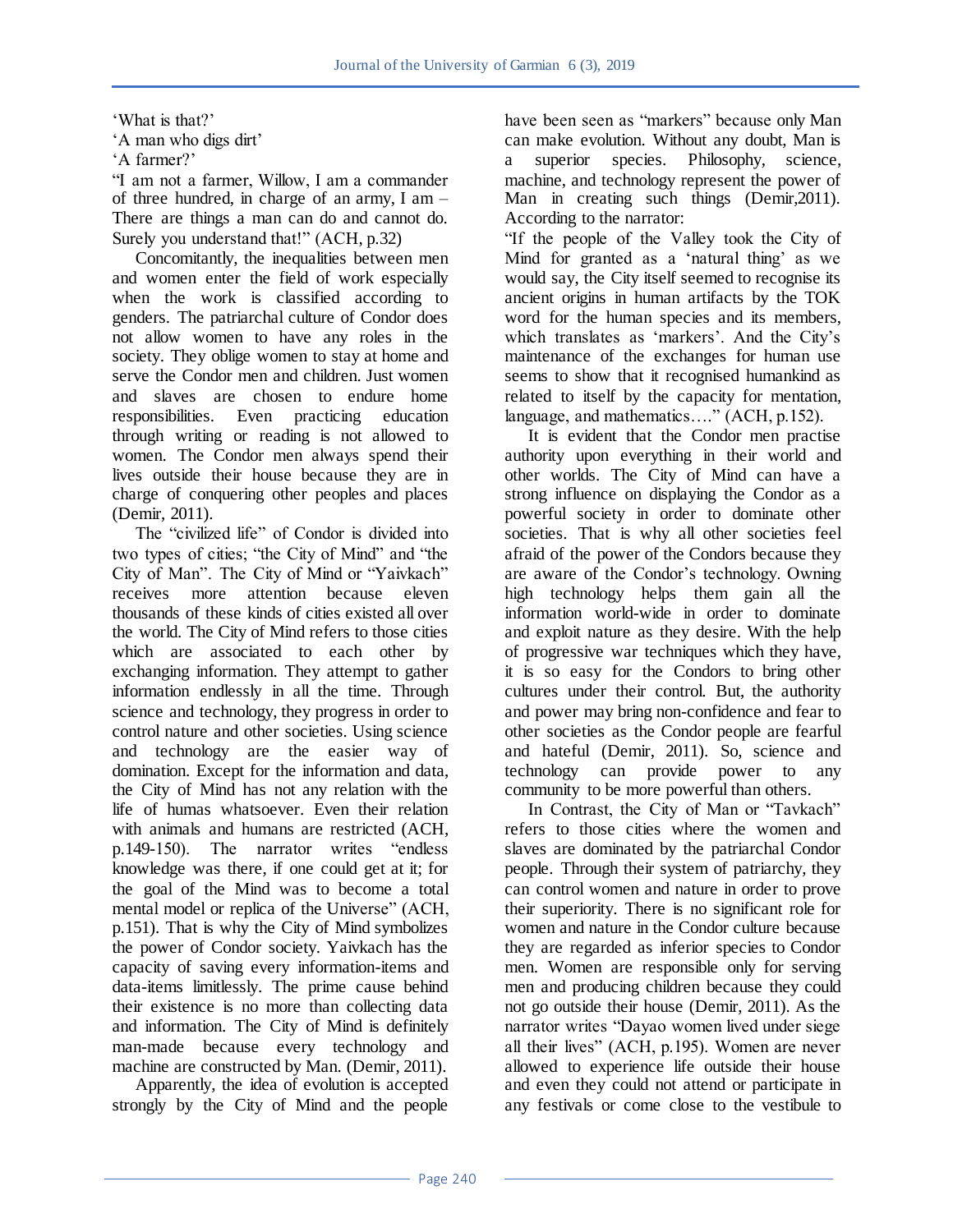hear the songs from the festivals too. Also the narrator says: "girls and women were taught nothing but the skills of the household….Women have no part in the intellectual life of the Dayao; they are kept in, but left out. It was not men there, but women, who told me that women have no souls" (ACH, p.200). According to Reed, the division of the work between the genders are explained as "misleading formula" because men are free in choosing works of "warriors" and they are "providing the necessities of society". In contrast, women merely stay at home and they are responsible for cooking, raising children, doing house works or everything related to home (2017, p.53).

 Both "civilized" Condor cities "the City of Mind" and "the City of Man" are regarded as the prime cause behind the deterioration of nature as well as the oppression of women. It is the man who creates the system of patriarchy and technology. Mies and Shiva suggest that "science"s whole paradigm is characteristically patriarchal, anti-nature and colonial and aims to dispossess women of their generative capacity as it does the productive capacities of nature". In the Condor society, every female endures more than what is imaginable. (2014, p.16).

 When the protagonist of ACH starts to live with the Condors, the rules of Condor society will be applied to her definitely. Her father obliges her to wear scarves in order to hide her face from other men because men are the only rulers of the society and they can ask whatever they wish from women and nature. The narrator mentions that "Put it on! He said. It was not just order-shouting, but nervous anger; he was anxious. Keep it on, over your face…" (ACH, p.198).

 Both nature and women have been viewed as belongings or things to be dominated by males. The narrator states that "A Dayao man belongs to himself. He thinks everything else belongs to him, women, animals, things, the world" (ACH, p.367). Man gains the opportunity of being master for controlling his environment (McGowan, 2017). They behave with women as if they were soulless and not human beings as they are. Also they feel the ownership of women regarding the control of her lifestyle in clothes, speech, and so on. When Ayatyu decides to

escape from the Condor and to return to her birth place, Terter Abhao firstly rejects the idea and says: "Listen, Ayatyu, since you chose to come here it can't be undone. If you run away from your husband, you put me into shame and disgrace. You belong to the Retforoks now. Better stay with them. You are well out of my house" (ACH, p.347). Generally, the Condors do not let women discover their identity and know their personality throughout their roles in life. Women cannot depend on themselves because they are considered as a property to men. Ayatyu has a conversation with the first wife of her husband about Dayat when she said "you belong to Dayat, don"t you see? You belong to him, I belong to him, that"s how it is" (ACH, p.346).

Likewise, nature is treated in the same way women are. The Condor men consider themselves as the owner of every land. By their high war techniques and dangerous military power they dominate whatever space they desire. Waging war is the only way to own the land of other societies. That is why nature is no more than a thing which completely belongs to them. A good evidence of this is when Ayatyu and her father were on the road to Condor Terter Abhao stated that:

"I spent ten years of my life winning the land around that mountain for the Condor, and now it"s all to do over. He used the word zarirt, which I had learned playing long-dice with the soldiers; it means to win at gambling, like our word dumi. I could not imagine what he meant, how he had won an enormous piece of the world like that, or who he had won it from, or what use it was to him" (ACH, p.191).

 In this novel, women and nature are oppressed most brutally alike. For the Kesh people, living in the Condor society means "living outside the world" because it is the exact outcome of the masculine philosophy. The idea of oppression is the central theme in the patriarchal Condor and the narrator continues reporting her experience in it. So, Le Guin"s attraction to ecofeminism has been confirmed throughout the novel (Otto, 2006, p.116). The Condor people are mostly criminals as the narrator confirms "They killed and burned men and children and kept women to be fucked by Dayao men. They panned the women with the cattle" (ACH, p.193-194). A part from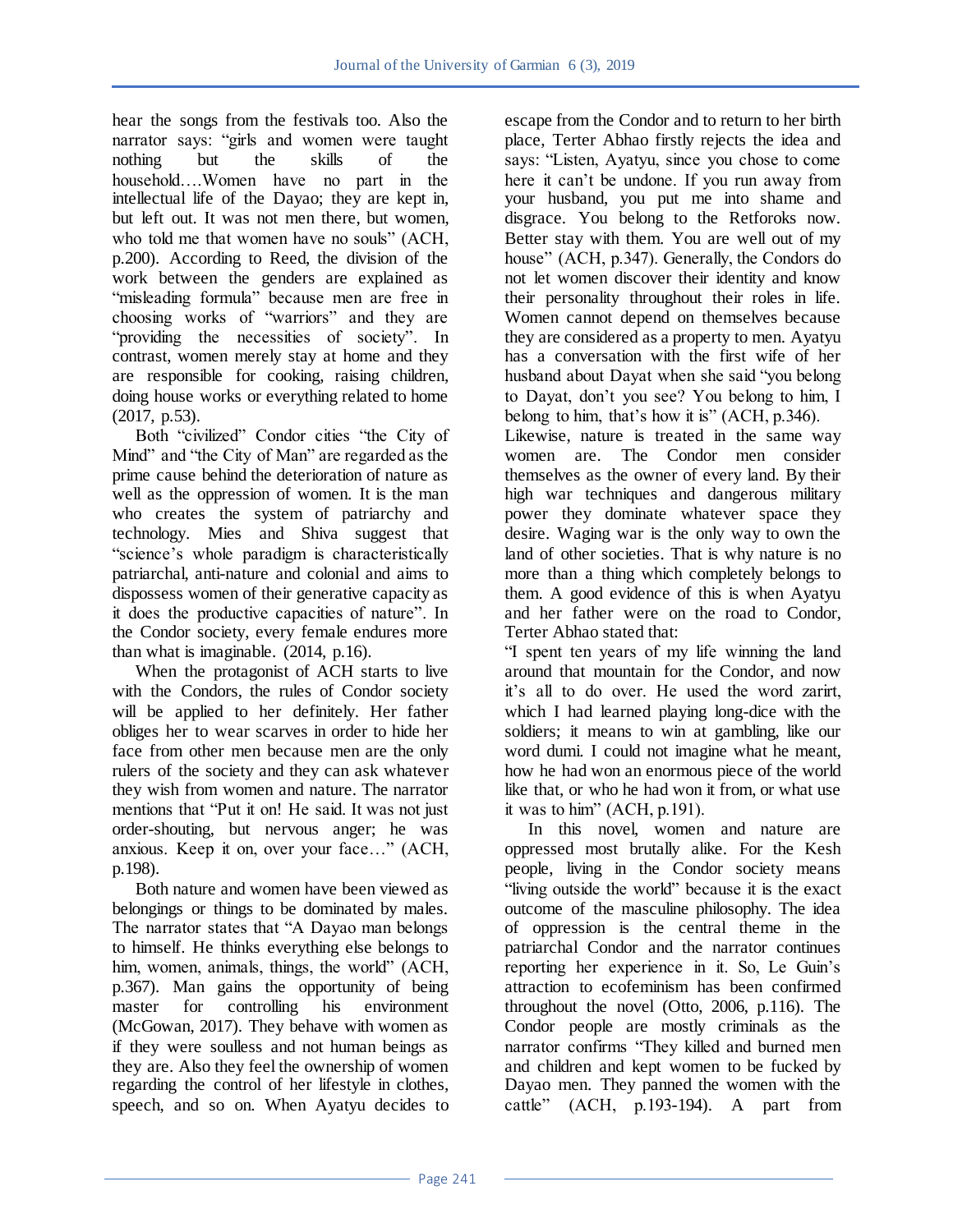themselves, they do not have any respect for other societies and people. The advanced technology and military power are crucial factors for their domineering authority.

Furthermore, Ayatyu"s oppression continue when she gets married to the Condor man "Retforok Dayat", and she becomes his second wife. Condor men often take a second wife because the Condor "believed that animals and women were contemptible and unimportant" (ACH, p.345). The women are responsible for taking care of their husbands and children. The narrator declares women"s position according to Condors: "Condor"s wives were expected to have babies continuously, since that is what One made women for" (ACH, p.345). Ayatyu does not see any of these situations before in the Kesh, so she does not know how to deal with it. Although she becomes pregnant twice, she aborts the first one because she was raped in spite of herself. A child of rape is refused by Ayatyu while other Condor"s daughter accepts it.

 Ayatyu can"t bear those oppressions and therefore, she decides to return to the Valley. Spending seven years "outside the world" as the Kesh people mention, leave a great effect on her whole life (ACH, p.153). She despises the life in the Condor because she has never seen such unfairness and injustice in the Kesh. She does not understand why women must obey men in the Condor, and she feels displeased with their commands. The narrator describes that: "There is no way that men could make women into slaves and dependents if the women did not choose to be so. I had hated the Dayao men for always giving orders, but the women were more hateful for taking them" (ACH, p.355).

 Before coming to the Condor, even in her first world Kesh, the protagonist was a bit dissatisfied in staying with her mother and grandmother. In addition, Ayatyu in the Kesh was North Owl. When she was only eight years, she felt incomplete because her father was not living with them in Kesh, so she has been addressed as "half-person" (ACH, p.19). She even describes her family in a sentence which is, "I had only half a family" (ACH, p.181). According to Otto (2006), since her father"s first meeting after so many years, she has felt a different sense which is completeness.

Unfortunately, her happiness did not continue when soon she realized that her father's coming was not for the sake of his family, but for building a bridge. It is even possible to say that<br>her illusions of familial completeness her illusions of familial completeness contradicted with the intrinsic ecological issues of the Kesh culture. The narrator stated that: "He was home, he was here, our family was whole; now everything was as it should be, balanced, complete; and so it would not change" (ACH, p.30). This situation serves as a prominent subject of ecofeminist approach. One of the most important subjects in ecofeminism is partnership in every field of life. Basically, North Owl wanted to have a normal life with her father and mother, but her father could not stay with them because he was a commander of the Condor army and he must take orders from One.

 In ACH women and nature are oppressed, by the Condor culture which is the outcome of the patriarchal system. Advanced machinery and technology are particularly men"s job in the Condor and they are the main cause behind exploiting nature in Condor as they depend on technology in every action. So, all the kinds of weapons as a special inspiration of the Dayao have been made limitlessly to be used in the wars (Otto, 2006). This is quite clear when Ayatyu declares that the Dayao have "Great Weapons" (ACH, p.349).

Indeed, Le Guin explains her affinity to ecofeminism through Ayatyu"s speeches and feelings in the novel. She thought about the Valley when she saw "Destroyer", a huge tank which pushes everything in front of it. She describes it in full details as a huge blind tank which ruins everything and leads the army. The name has been purposely given to it because it suits the action totally. Doubtlessly, the Dayao men are the creators of such a destructive thing that definitely destroys nature without mercy (ACH, p.350). Ayatyu has never seen such things in her first world, Kesh. Physically she is in the Condor, but spiritually she is with the Kesh. The horrible shape raises her fear about the intrinsic nature of the Valley because she is ecologically conscious. By looking at the Destoyer, she immediately goes back to the Valley by using her imagination when she states: "imagining the Destroyer pushing against the oak trees named Gairga in Sinshan, pushing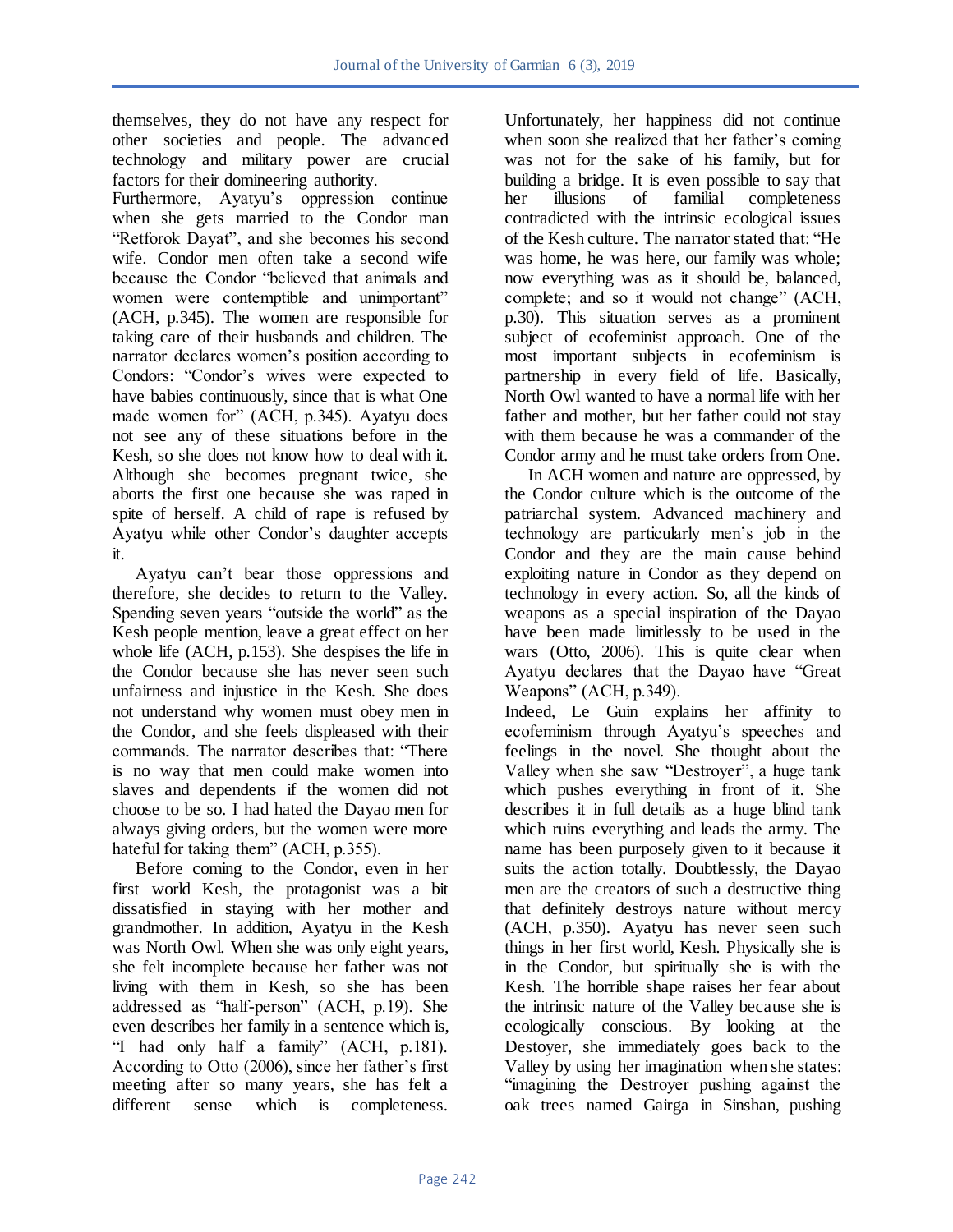them over, pushing against High Porch House, pushing it's wall in, pushing against the roof of the Blue Clay heyimas, pushing the roof in. I imagined its metal treads, caked with adobe, crushing cornstalks and cattle and children into the dirt, grinding them as millstones grind" (ACH, p.350).

 With the help of her father, Ayatyu and her daughter Ekwerkwe and her servant Esiryn escape from the Condor and reach the Kesh. After so many difficulties which she faced in the Condor, she finally returned to her first world or birth place. She could not endure more than what she suffered so she chooses to leave her second world, the Condor: "I had no more heart to be a woman of the Codor or to follow their way. I was living among people who were going the wrong way" (ACH, p.353).

 Ayatyu was completely sure that there is no future for such a kind of world. Women mostly think about future, so Ayatyu could not remove the future picture of Condor"s exploitation of nature from her mind. McGowan writes that "I firmly believe that the women can look to the future with certain knowledge that theirs will be a glorious position of dignity and human worth" (2017, p.129).

 She has done something that nobody else can do in the Condor. No women have enough bravery to leave Condor because if they are caught they will be punished. The Dayao women cannot imagine their life without men "To Dayao women outside the walls of her father's or her husband"s house all men are dangerous, because to Dayao men all women unprotected by a man are victims; they call them not women or people, but cunts" (ACH, p.360).

In fact, this does not mean that the Dayao women do not wish a better life. They are always talking about it, but they are frightened to move because most of them spend all their lives in the houses of the Condor city and do not have any idea of the other places (ACH, p.352). It is possible that traditionand culture oblige women to do things against their wills. Tradition makes women understand that they do not have the ability to change the situation. Finally, Ayatyu decides to react against her second world by running away from its culture. According to Demir (2011), she is aware of the deteriorations that could happen to the Condor because of their

ignorance of nature. The society of Condor is destroyed day after day because of its overpopulation, lack of food, and mistreatment of women and nature. Without any doubt, Condor"s system of domination which is based on abusing nature and oppressing women will lead to its own destruction. The narrator says that, "Destruction destroys itself" (ACH, p.380). Women stay as they are, but nature becomes tired of giving and finally will be deteriorated.

# **5. Conclusion**

Always Coming Home includes both major themes of ecofeminism which are feminism and ecology. The ecological consciousness and equality between genders are widely appreciated by the Kesh people. The lifestyle of matriarchal Kesh is a perfect example of what ecofeminism suggests like: refusing the domination of nature and women. The Kesh people are aware of nature, so they do not use any technology or machines lest they harm nature. For the Condors, neither women nor nature are given any attention. Nature has been misused to serve their process of civilization, and women have been dominated to prove their authority. Generally, both nature and women are dominated by the male society of Condor. They are always in search of metals and natural resources to create advanced technology. They do not know that the system of patriarchy and deterioration of nature will finally lead to the total destruction of the Condor world. The Condor"s domination and deterioration are the main subjects that ecofeminists work to solve. Ecofeminists suggest that through the partnership of both genders not only women, but nature also can be protected in the future. Ecofeminism connects man"s oppression of women and nature together to reveal that there is no progress without the equality between genders and there is no future without due respect to nature.

### **6. References**

1. Capra, F. (1987). "Deep ecology: A New Paradigm". Earth Island Journal. 2(4), pp.19- 25